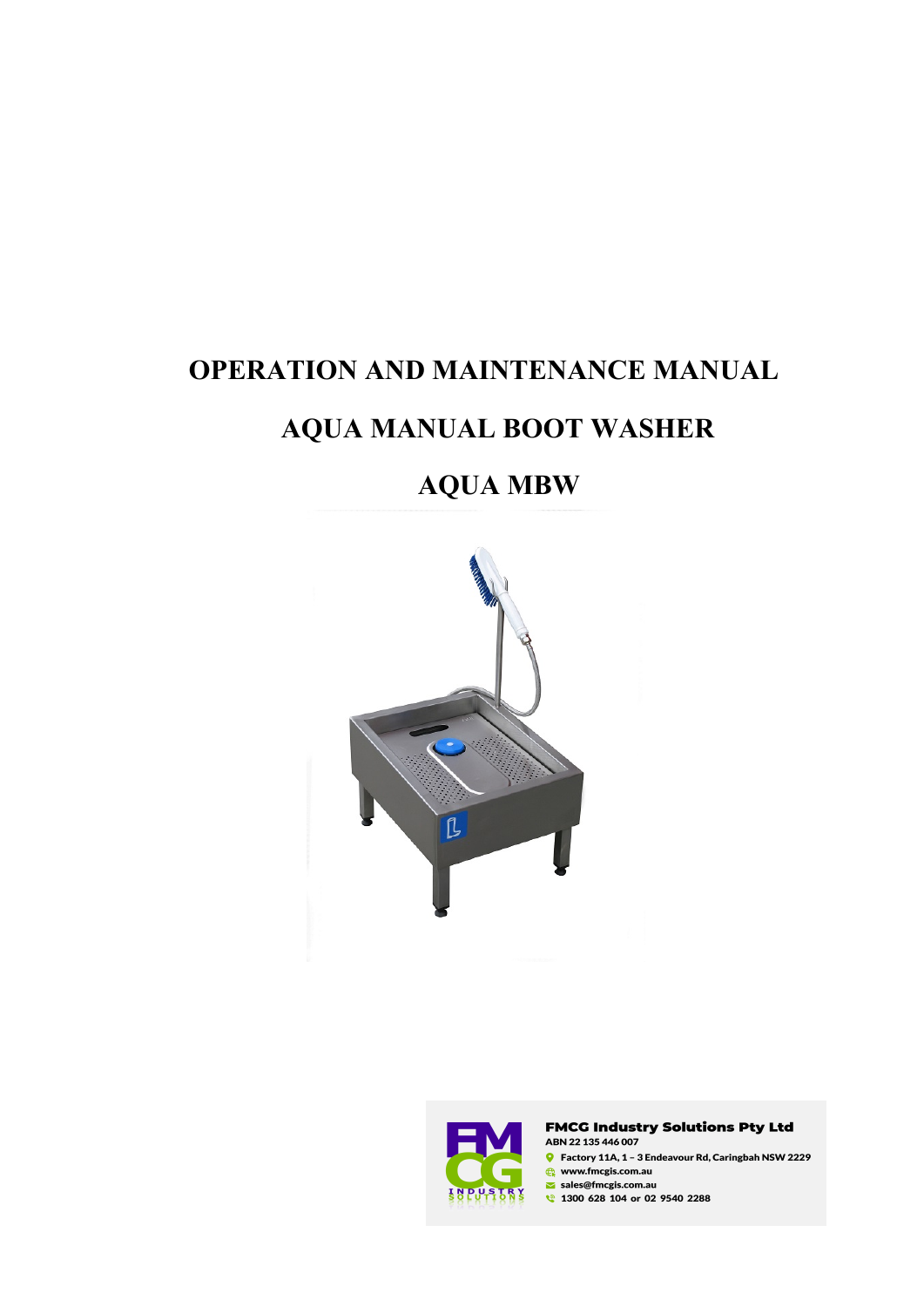# **TABLE OF CONTENTS**

## **1. Important notes**

- 1.1. Explanation of pictograms
- 1.2. General remarks
- 1.3. Packaging, transportation, storage

# **2. Manual boot washer**

- 2.1. Intended use
- 2.2. Technical details
- 2.3. Design
- 2.4. Installation
- 2.5. Operation
- 2.6. Cleaning and maintenance
	- 2.6.1. Cleaning
	- 2.6.2. Maintenance

## **3. OHS rules**

- **4. Utilization**
- **5. Final remarks**
- **6. Guarantee**
- **7. Manufacturer**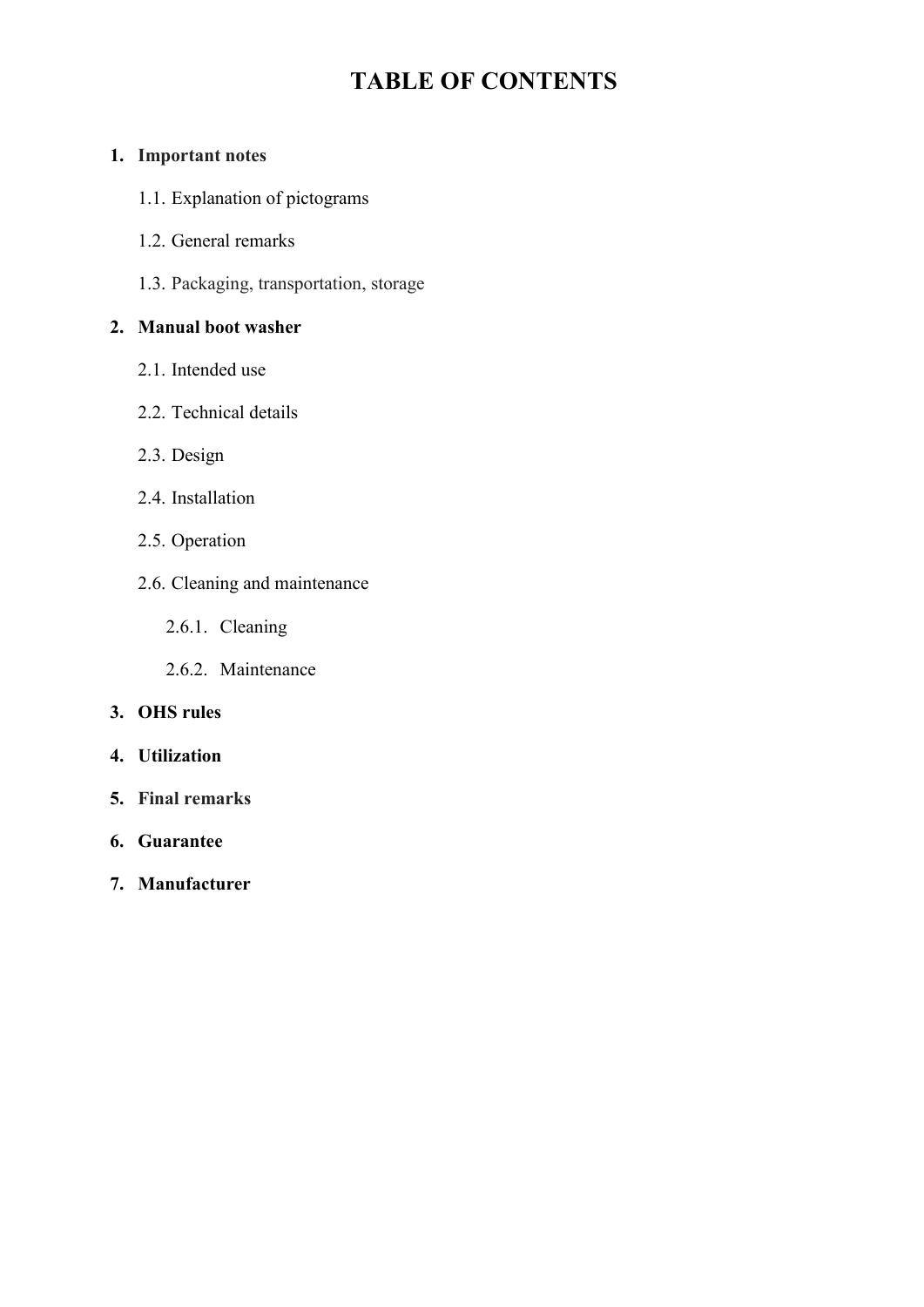# **1. Important notes**

#### **1. Important notes**

#### **1.1.Explanation of pictograms**

**It is essential to follow the safety instructions and warnings contained in this manual!**



**Danger!**  Threat to human life and health

**Warning!** Possible damage to the machine

**Tip!** 

Draws attention to the use, eg. during startup and other useful information.

**Low shoes washing** 

 **Medium shoes washing**

 **High shoes washing** 

# **1.2.General remarks**

Before beginning operations related to transport, installation, commissioning, cleaning, maintenance and repair of the device, read this instruction manual. All persons involved in the execution of these tasks, must observe this manual. To protect the people and things you should follow all safety rules contained in this document.

Compliance with the information and recommendations contained in this document, safety rules and instructions for startup and any other instruction is necessary in order to avoid hazards and damage.

It is required that all work related to transportation, assembly, installation (connection to water and sewage networks), commissioning, cleaning, maintenance and repairs performed by qualified personnel with the appropriate permissions. Qualified personnel are persons who, because of their education, experience and training as well as knowledge of relevant standards, accident prevention regulations and operating conditions are authorized to perform the tasks required for mobilization of equipment hygiene.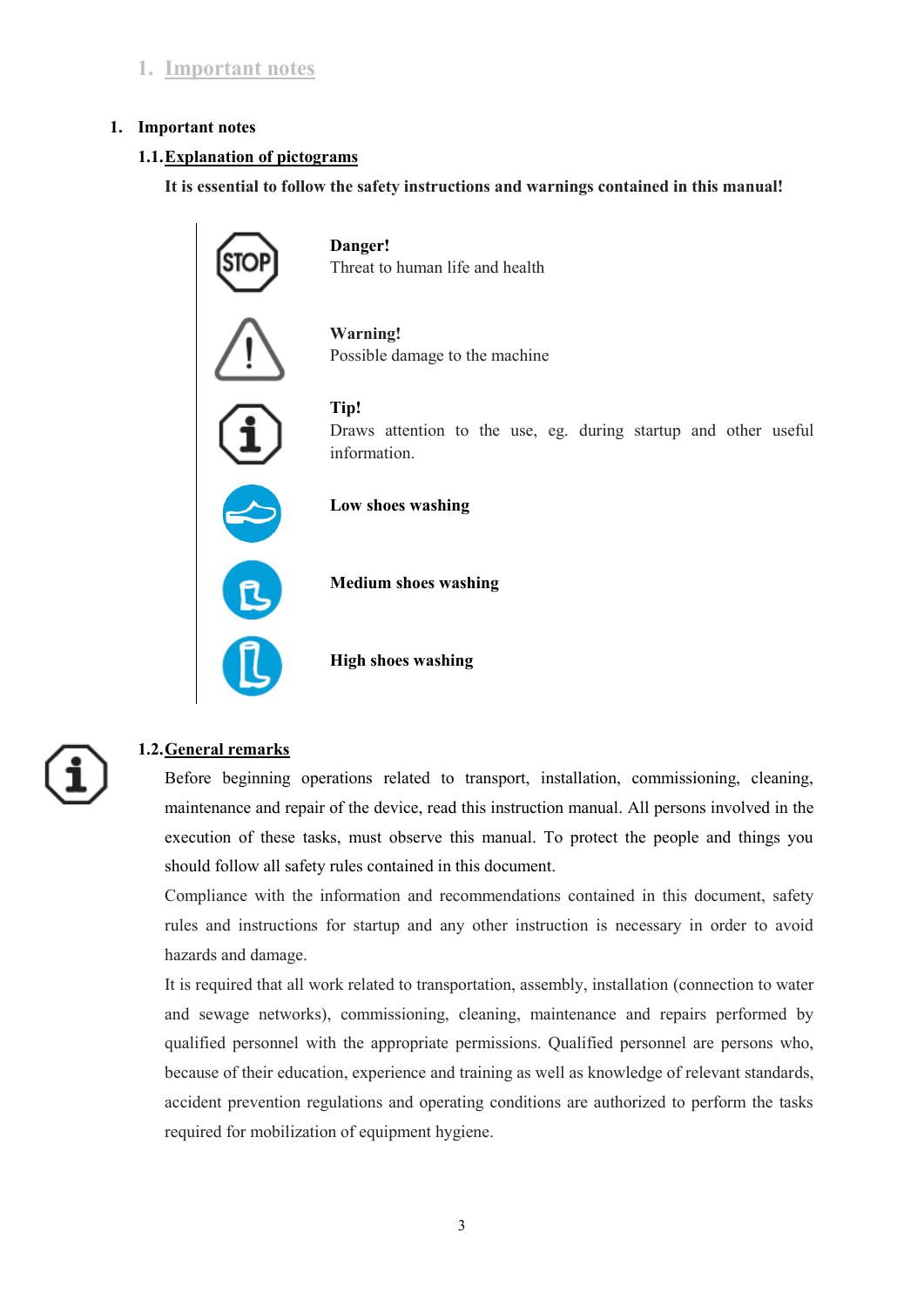# **1. Important notes**

In carrying out the above mentioned operations should be observed first of all technical data and information about permissible use, assembly, connected, ambient conditions and operation described in the product documentation.

In order to avoid malfunctions, the recommended maintenance and inspections should be performed by trained personnel.

## **1.3. Packaging, transportation, storage**

# **PACKAGING**

The manufacturer sends the device protected by two layers of foil:

- outer layer foil stretch,
- inner layer foil technology (not applicable to devices with surface polished ceramic).

Before installation steps should be removed from the machine stretch foil and check if the device has not been damaged during transport.

# **WARNING!**

It is prohibited to install and run devices damaged. If in doubt, contact the service.

If not detected any damage to the device, you can remove the foil technology.

## **TRANSPORTATION**

During transport device should be prevented from slipping, falling over, strong shocks and other mechanical damage.

Internal transport should be means of transport adapted to the dimensions and weight of the device. When transporting large devices with large weight manufacturer suggests the use of a pallet truck or forklift.

# **STORAGE**

Before installing and operating the device should be stored in a closed, dry place, protected from mechanical damage.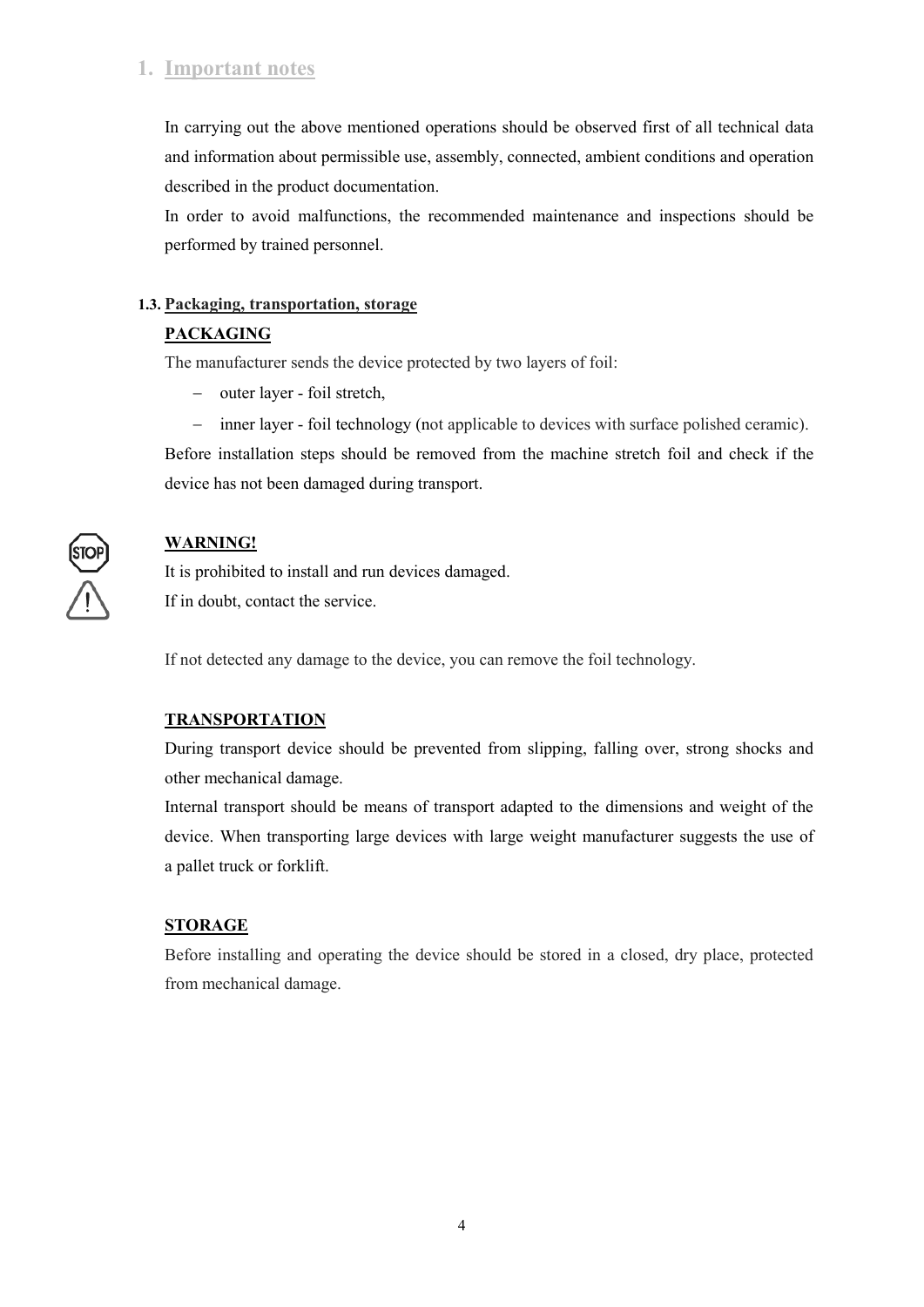# **2. Manual boot washer**

# **2.1.Intended use**

Washer used for manual cleaning of low, medium and high working shoes (uppers and soles). In accordance with the *Regulation of the European Parliament and EC Council no. 852/2004 of 29.04.2004 in hygiene of foodstuffs* food market entrepreneur shall ensure proper hygienic conditions in order to prevent contamination of foodstuffs.

# **2.2.Technical details**

|                                     | No.    | Length, mm | Width, mm           | Height, mm     |  |
|-------------------------------------|--------|------------|---------------------|----------------|--|
|                                     | 550101 | 500        | 400                 | 500            |  |
|                                     |        |            |                     |                |  |
| Water supply:                       |        |            | $G\frac{1}{2}$      |                |  |
| Water discharge:                    |        |            | $PVC \oslash 50$ mm |                |  |
| Number of rotary brushes:           |        |            | 1 manual brush      |                |  |
| Installation water pressure:        |        |            |                     | $5 \div 6$ bar |  |
| Temp. of water connected to washer: |        |            | max. $40^{\circ}$ C |                |  |
| Weight:                             |        |            | $\sim$ 11 kg        |                |  |

## **2.3.Design**

For the structural design of the washer see figure 1.

The washer body is made of 1.4301 stainless steel, the brush is made of plastic.

The body constitutes the main component of the washer in which other device components are installed. A holder for the brush and a removable flap – support covering the device from top is welded to the body. A clamp and a valve which controls water flow to the brush are installed inside the device. The flap (support) covering the washer body guarantees a stable position under operation. Water used in the process is disposed of to the sewage system with a drain.

# **2.4.Installation**

The washer should be installed as per site's separate technological design.

#### **It is necessary to clean the water system before connecting the device to it.**

The washer installation involves:

- levelling the washer by means of adjustable footers,
- connection to the plumbing system via a hose ending with a shut-off valve with strainer filter, connection diameter G ½",

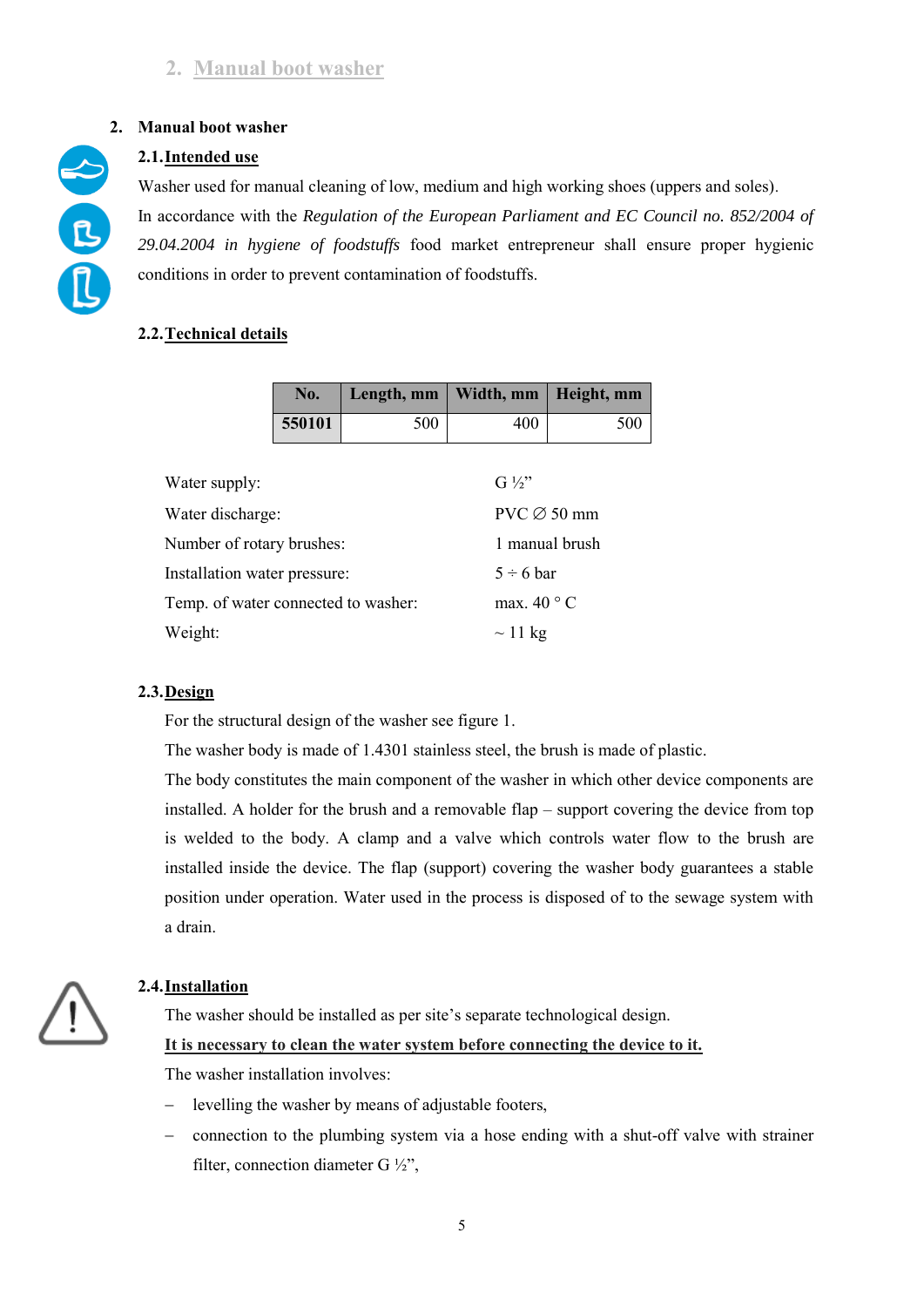# **2. Manual boot washer**

- connection to the sewage system, ensuring water tightness of connections ( $\varnothing$  50 mm).

#### **2.5.Operation**

In order to wash shoes:

- put them on the flap,
- $-$  take the brush,
- press the clamp to open the water flow onto the brush
- wash the upper and shoe sides using a reciprocating motion,
- put the brush back to the holder.

Repeat the above steps for the other shoe.



# **2.6.Cleaning and maintenance**

## **2.6.1.Cleaning**

For hygienic reasons, it is necessary to clean the washer on a daily basis. The design allows the washer to be easily cleaned without any additional tools.

Device cleaning procedure:

- $\sim$  close the water flow,
- unscrew the brush.
- wash the brush with a high pressure cleaning device using a proper cleaning agent, then flush it thoroughly

#### **NOTE! Follow recommendations of the cleaning agent manufacturer**.

- $-$  remove the shoe flap (support),
- $-$  remove higher contaminations in the tub manually,
- spray the entire device with a suitable cleaning agent,

#### **NOTE! Follow the instructions of the cleaning agent manufacturer.**

- after a specified time rinse agent used for cleaning the surface of the sink,
- $-$  put the cover,
- $-$  fix the brush.
- open the water flow,
- check whether the device works properly.

# **It is acceptable to use pressure devices at the following pressure settings: ≤ 14 bar. DO NOT:**

- use cleaning agents containing chlorine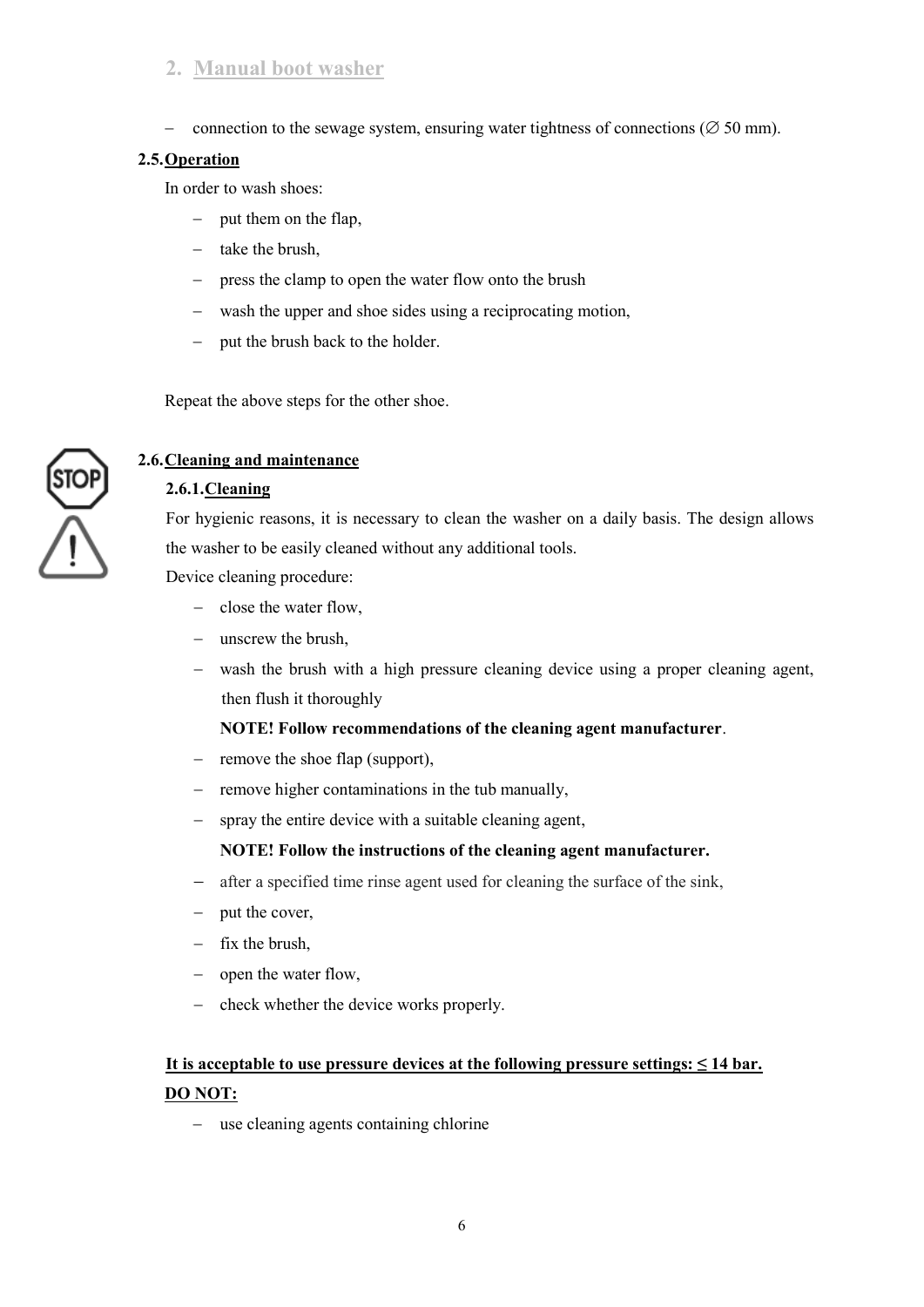# **Stainless steel maintenance and cleaning rules are attached to this Operation and Maintenance Manual (appendix 2).**

# **2.6.2.Maintenance**

Each time after cleaning the device, check all metal parts in terms of their functioning, material wear and tear as well as device tightness. **Repairs and maintenance inspections may be performed only by one trained and authorized person.**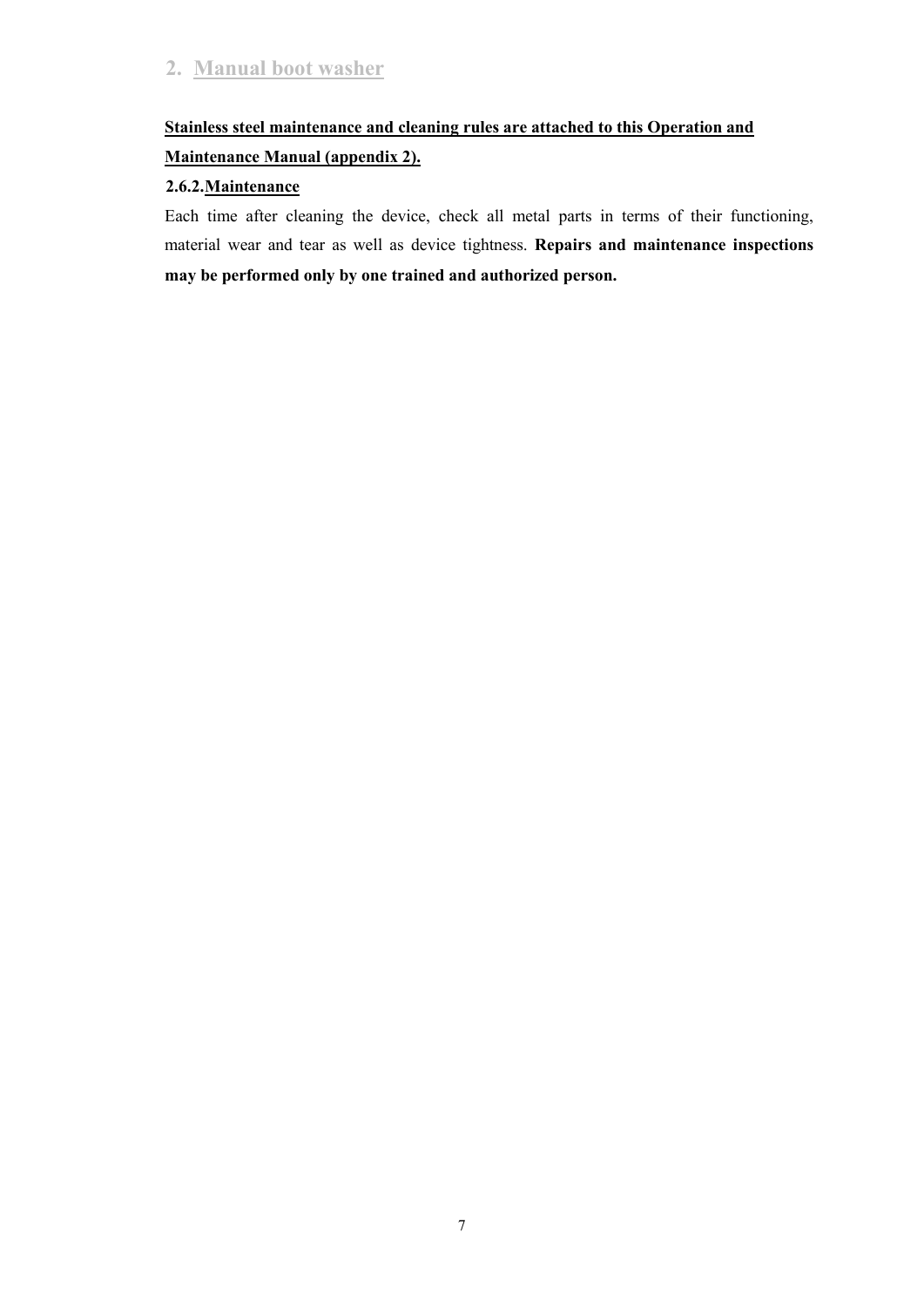# **3. OHS rules**

General Industrial Safety regulations apply.

# **4. Utilization**

The device must be disposed according to its properties and applicable regulations.

# **5. Final remarks**

The manufacturer reserves the right to any construction changes.

# **6. Guarantee**

Statutory guarantee period for this type of devices applies. Failing to comply with the rules herein may result in losing the guarantee rights.

# **7. Manufacturer**

FMCG POLAND, Sp. z o.o.



# **WARNING!**

**The manufacturer is not liable in the event of improper use of the machine and non-use of the manual.**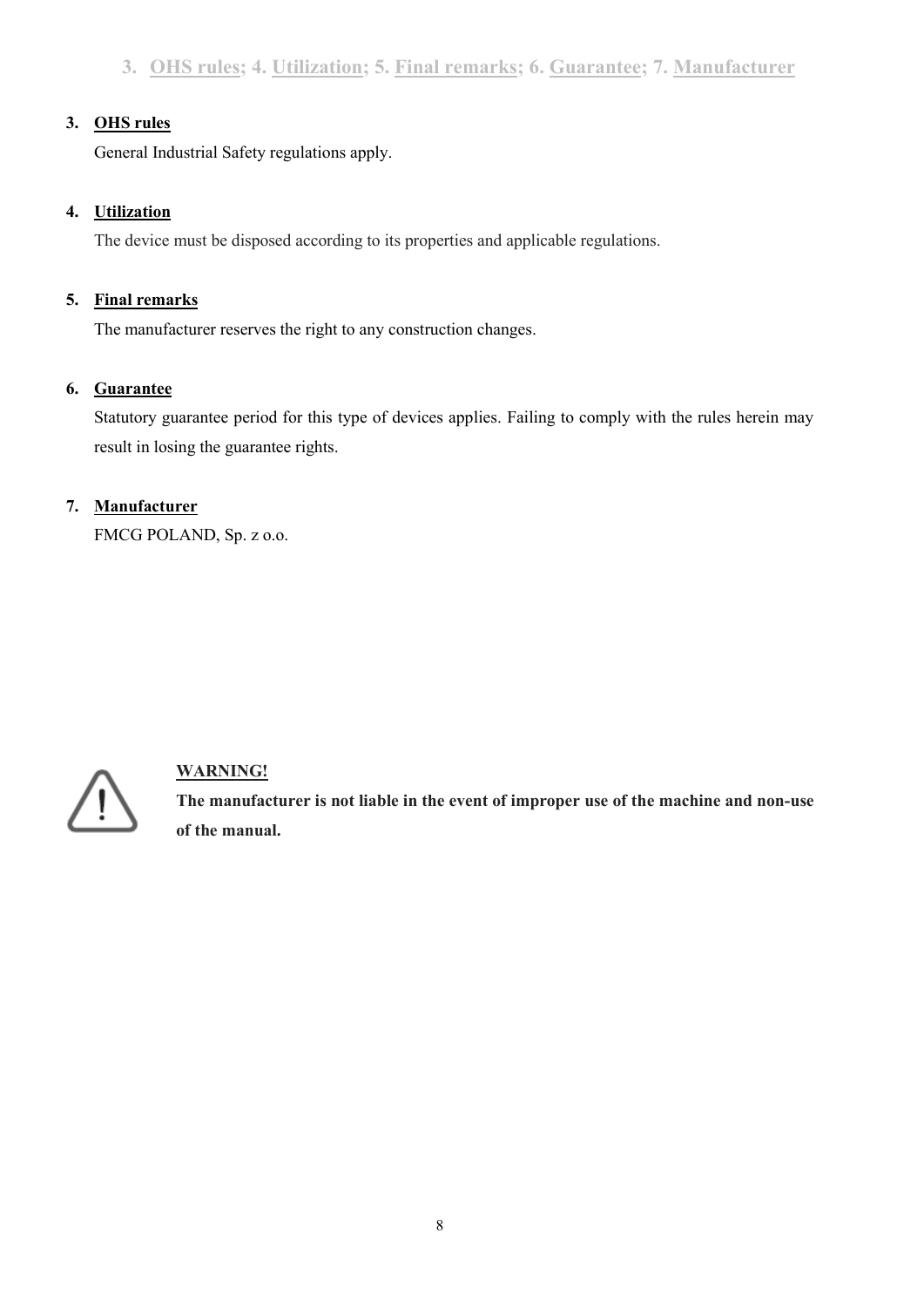# **FIGURE NO. 1**



# **FIGURE NO. 1**

- 1. Body
- 2. Handle
- 3. Flap support
- 4. Clamp
- 5. Water connection
- 6. Ball valve
- 7. Hose
- 8. Brush
- 9. Press valve
- 10. Drain

*Appendix 1*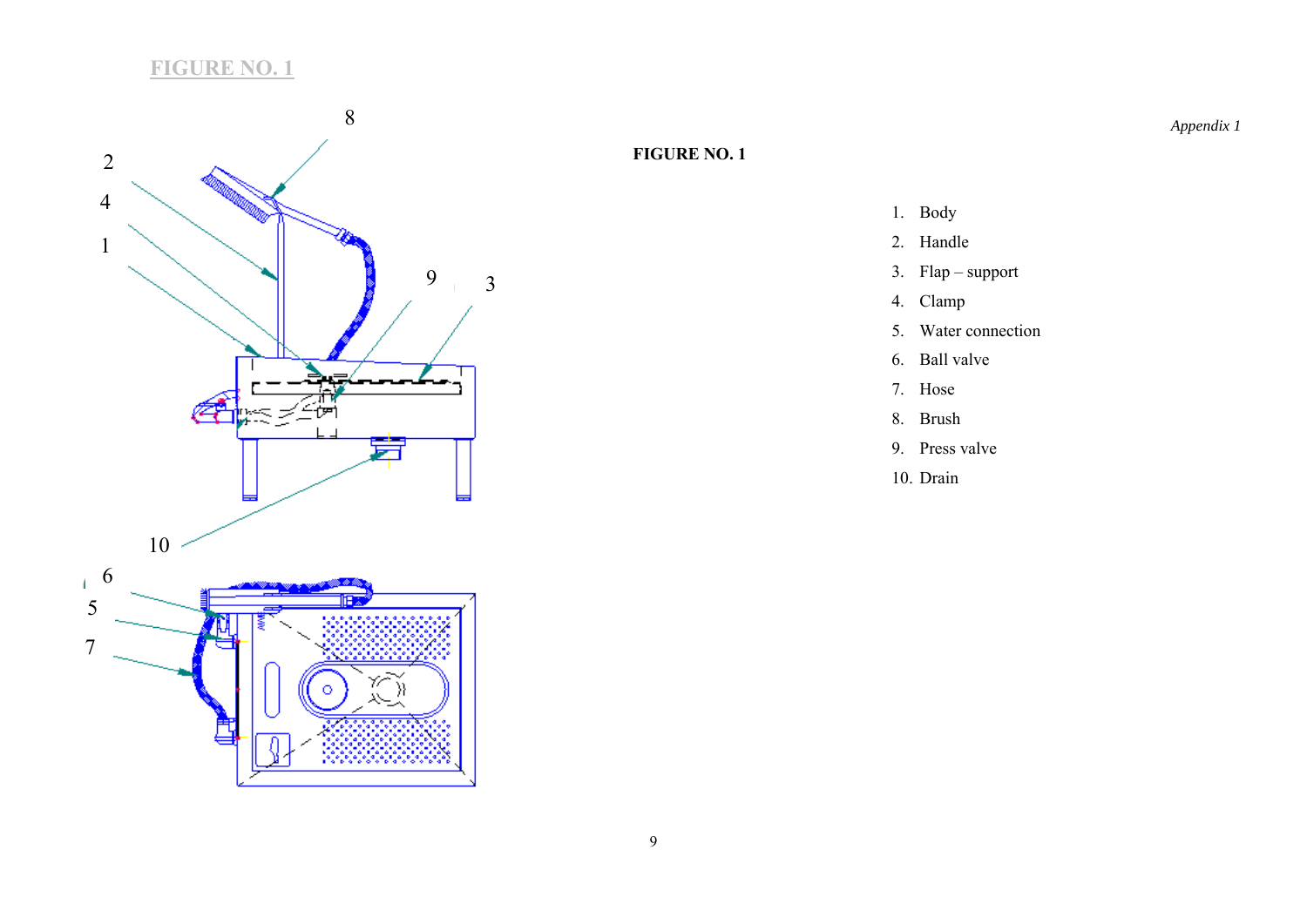*Appendix 2* 

#### **STAINLESS STEEL MAINTENANCE AND CLEANING**

#### **1. INTRODUCTION**

The products of our company are made of 304 grade stainless steel.

304 grade stainless steel is austenitic chrome-nickel low carbon steel. It is used in food and chemical industry equipment, etc. This steel is corrosion-resistant in the atmospheric environment, natural water, alkali solutions and some organic and inorganic acids.

Chemical composition of 304 grade stainless steel:

 $C < 0.03\%$  $C < 0.03\%$ ;  $Si < 1.0\%$  $Si < 1.0\%$ ;  $Mn < 2.0\%$  $Mn < 2.0\%$ ;  $P < 0.045\%$  $P < 0.045\%$ ;  $S < 0.015\%$  $S < 0.015\%$ ;  $N < 0.011\%$  $N < 0.011\%$ ;  $Cr = 18.0\% - 20.0\%$  $Cr = 18.0\% - 20.0\%$ **[Ni](https://pl.wikipedia.org/wiki/Nikiel) = 10.0%-12.0%** 

#### **2. PASSIVE LAYER**

In stainless steels, oxygen reacts with chrome atoms contained in steel. Chrome atoms and oxygen form a layer of chromium oxide which provides a natural protection against corrosion factors. The above phenomenon is called a surface passivation reaction, hence the resulting protective layer is referred to as a passive layer.

#### **3. CORROSION**

Although, the passive layer is formed on stainless steel surfaces, **there are cases when it corrodes due to the following conditions:** 

- influence of hydrochloric acid and chlorine,
- no ongoing maintenance which leads to the formation of strong acid solutions on steel walls (water evaporates and an acid solution remains),
- an environment more aggressive than steel provided for it;
- contamination during installation and manufacture (lime, cement, foreign metallic inclusions as a result of using angle grinders nearby or unsuitable assembly tools),
- contact with normal carbon steel (scratching with black steel during transportation or storage),
- insufficient room ventilation or even their absence in aggressive environments (there must always be an air flow in ventilation ducts).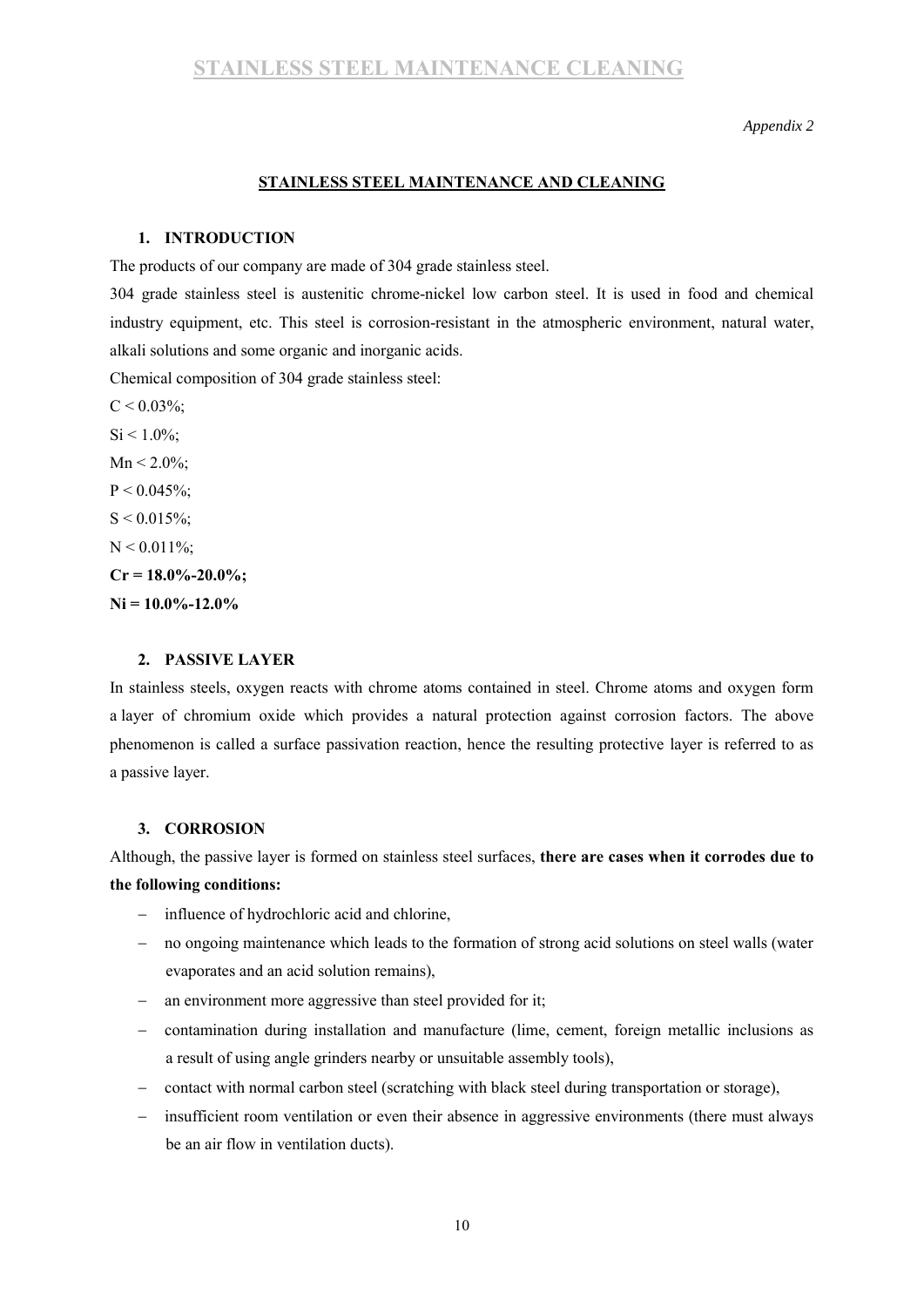# **STAINLESS STEEL MAINTENANCE CLEANING**

Symptoms of stainless steel corrosion are different. One can notice that corrosion appears usually on various types of internal (non-metallic inclusions, separations, deformations) and external (edges, scratches, dents, residues of scale, sediments, etc.) surfaces, while smooth and homogenous surfaces are much more resistant to corrosion. Therefore, it is necessary to ensure proper pickling and passivation of a surface.

The mechanism of destruction and the type of corrosion depend on a specific environment and steel affected by it. The following types of corrosion may occur depending on the environment and stainless steel:

- surface (uniform),
- pitting,
- intergranular,
- stress,
- $-$  crevice.

Pitting corrosion is the most frequently occurring corrosion caused by inappropriate stainless steel maintenance, more specifically due to the use of chlorinated cleaning agents.

Pitting corrosion is a form of a localised environmental attack leading to local losses (pits) in material. It is caused by the influence of galvanic cells formed between a passivated steel surface and clearly localised non-passivation areas laying on it. Oxygen or oxidising substances in a cathodic cell areas (passivated) are required for pitting corrosion to occur. If they are absent, cathodic areas polarize and the cell stops functioning.

Solutions which cause pitting corrosion of stainless steels most frequently are chlorine solutions. For this type of corrosion, condition of a steel surface is very important. The smoother and cleaner the surface, the smaller the intensity of the said corrosion.

A quality assessment of the effects of this type corrosion is difficult since damage can be very serious at a minor weight loss. It is assumed that an average number of pits per area unit and their greatest depth can serve as some indicators.

#### **4. MAINTENANCE AND CLEANING**

When using stainless steel furniture and equipment, a layer of chromium oxide present on the steel surface must be taken care of. Compounds used in food industry which disturb the passive layer (chromium oxide) include compounds containing chlorides – salt, disinfectants and acids (water from sauerkraut, cucumbers, acid juices, vinegar, etc.). Water is the most effective neutraliser of chlorides and weak acids.

Of course, each material requires to be kept clean. Stainless steel is not an exception to this rule and each user must be aware that regular cleaning and maintenance of stainless products is required.

Cleaning should remove dirt and sediments, which left for too long on a stainless steel surface may initiate corrosion and tarnishing of the surface. In a highly contaminated or aggressive environment (seaside towns, rooms of increased humidity and temperature, rooms requiring frequent use of disinfectants, in particular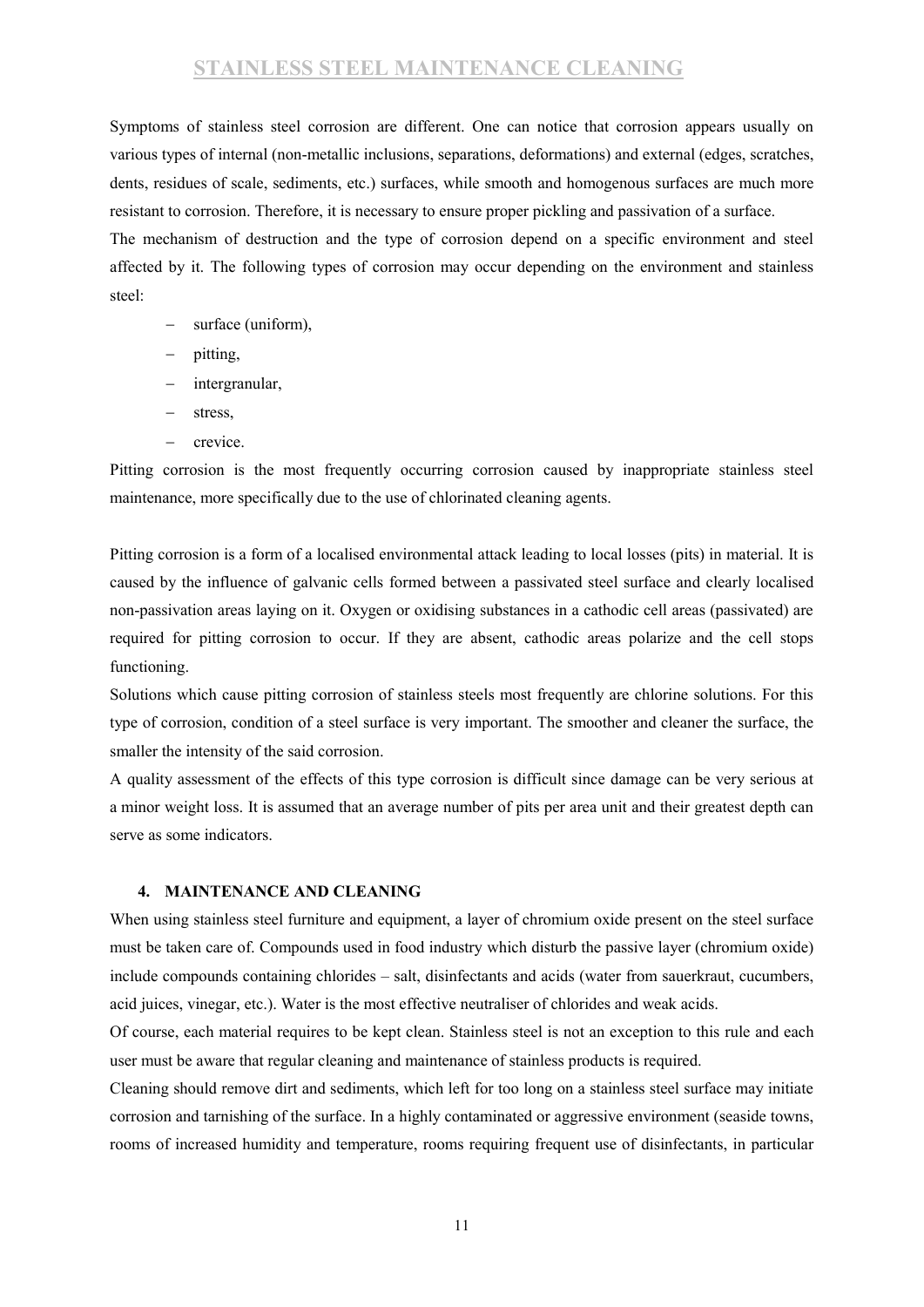containing chloride compounds), cleaning should be done more frequently. The frequency of cleaning should be empirically determined.

In order to prevent a surface of stainless steel equipment from being destroyed due to inappropriate maintenance, the following guidelines should be complied with:

- The following should not be used: agents containing chlorides and bleach or under no circumstances - silver cleaners.
- Steel wool, sand paper, rough cleaners, scouring, grinding and polishing powders, etc. shall not be used as they scratch the surface.
- Steel pads for scouring or wire brushes shall not be used they can leave sediments of carbon steel on the surface which will eventually lead to material rusting.
- First discolouration and dusts appearing during material use can be removed with a regular piece of cloth, chamois leather or a nylon sponge in case of higher contaminations.
- If iron particles generated during installation, etc. appear on stainless steel components, they should be immediately removed. Such particles corrode, thus they can break the passive layer protecting stainless steel, leading to corrosion as a result. Such sediments should be removed mechanically or with stainless steel cleaning agents.
- If there are pits on a component, they should be pickled with acid or removed mechanically.
- Local discolouration, grease marks if small, they can be removed with soap water.
- **Products for cleaning stainless steel and alcohol-based preparations can be used for cleaning – they do not pose a threat to the corrosion properties of stainless steel.**
- After cleaning, it is always recommended to polish the surface with a dry piece of cloth.

| <b>Contaminations</b>                         | <b>Cleaners</b>                                       |  |
|-----------------------------------------------|-------------------------------------------------------|--|
|                                               | Water with soap and detergent                         |  |
| <b>Finger marks</b>                           | Glass cleaning agents without chlorides               |  |
| Lime sediment                                 | Vinegar-water solution                                |  |
|                                               | Alcohol-based agents (only with methyl alcohol,       |  |
| Oils and greases                              | isopropyl alcohol)                                    |  |
|                                               | Solvents, e.g. acetone                                |  |
| <b>Paints</b>                                 | Agents for removing paint coating, based on alkaline  |  |
|                                               | compounds or solvents                                 |  |
| <b>Cement and mortar</b>                      | Solvent containing a small amount of phosphoric acid, |  |
|                                               | then water                                            |  |
| Iron particles – from tools and after contact | At an early stage – mechanically                      |  |
| with structural steel                         | If pits appear – with pickling and passivating pastes |  |

The table below presents the most frequent types of contaminations and methods of handling: